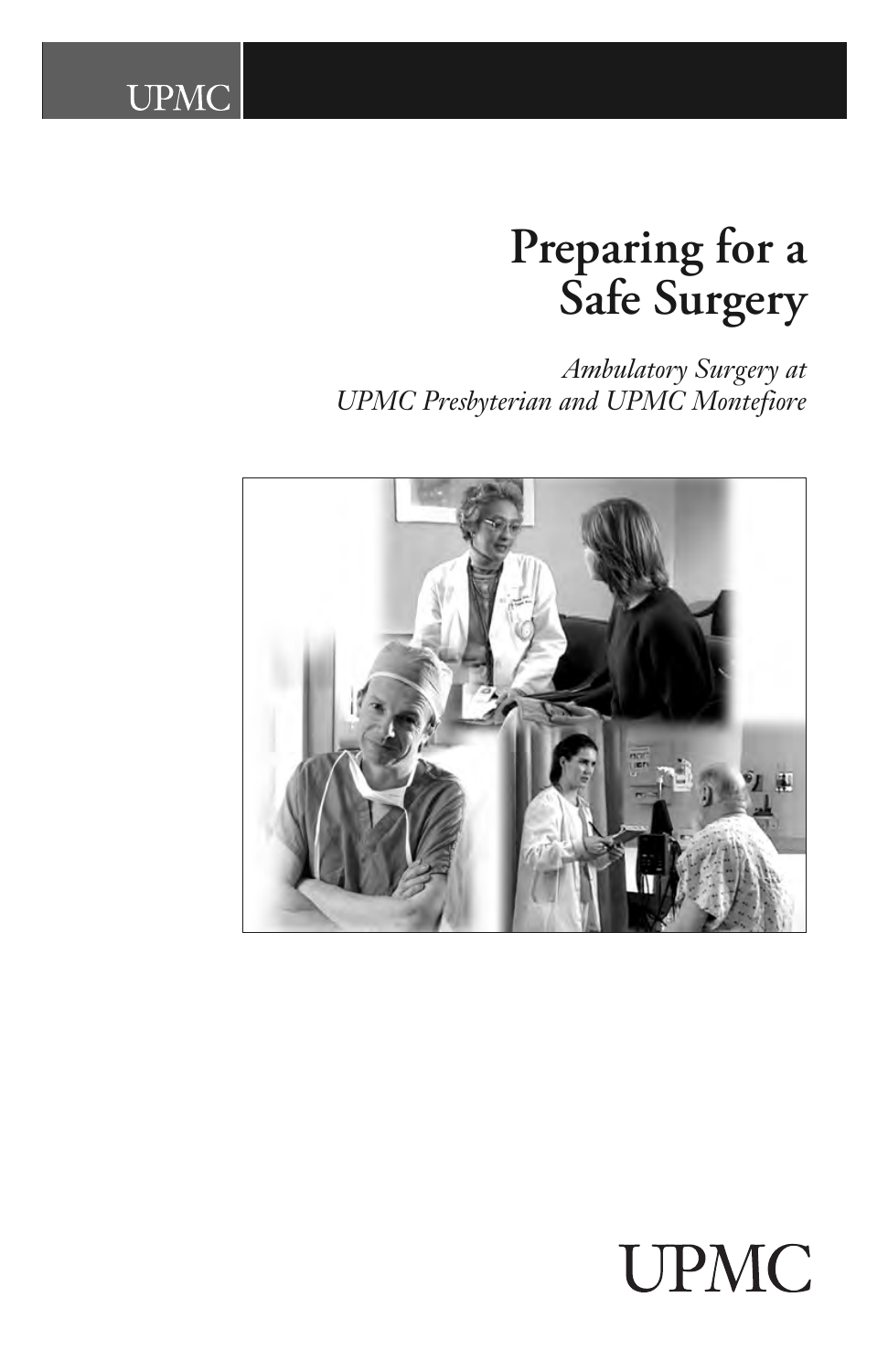# **Day of Surgery Checklist**

Use the list below to get ready to come to the hospital the day of surgery. After you prepare each item, place a checkmark in the box.

Bring the following:

- ❑ insurance card
- $\Box$  a list of all the medicines you currently take
- $\Box$  x-ray films, if instructed by your surgeon
- ❑ your braces, walking aids, etc., if you have them
- ❑ the DVD
- ❑ Leave all valuables at home.
- ❑ Arrange for an adult to drive you home, if you are to go home the day of surgery.
- ❑ Provide an emergency contact:

| Name: |  |
|-------|--|
|       |  |

First phone number: \_\_\_\_\_\_\_\_\_\_\_\_\_\_\_\_\_\_\_\_\_\_\_\_\_\_\_\_\_\_\_\_\_\_\_\_\_

Second phone number:

*Note: Parking is free on the day you are discharged.*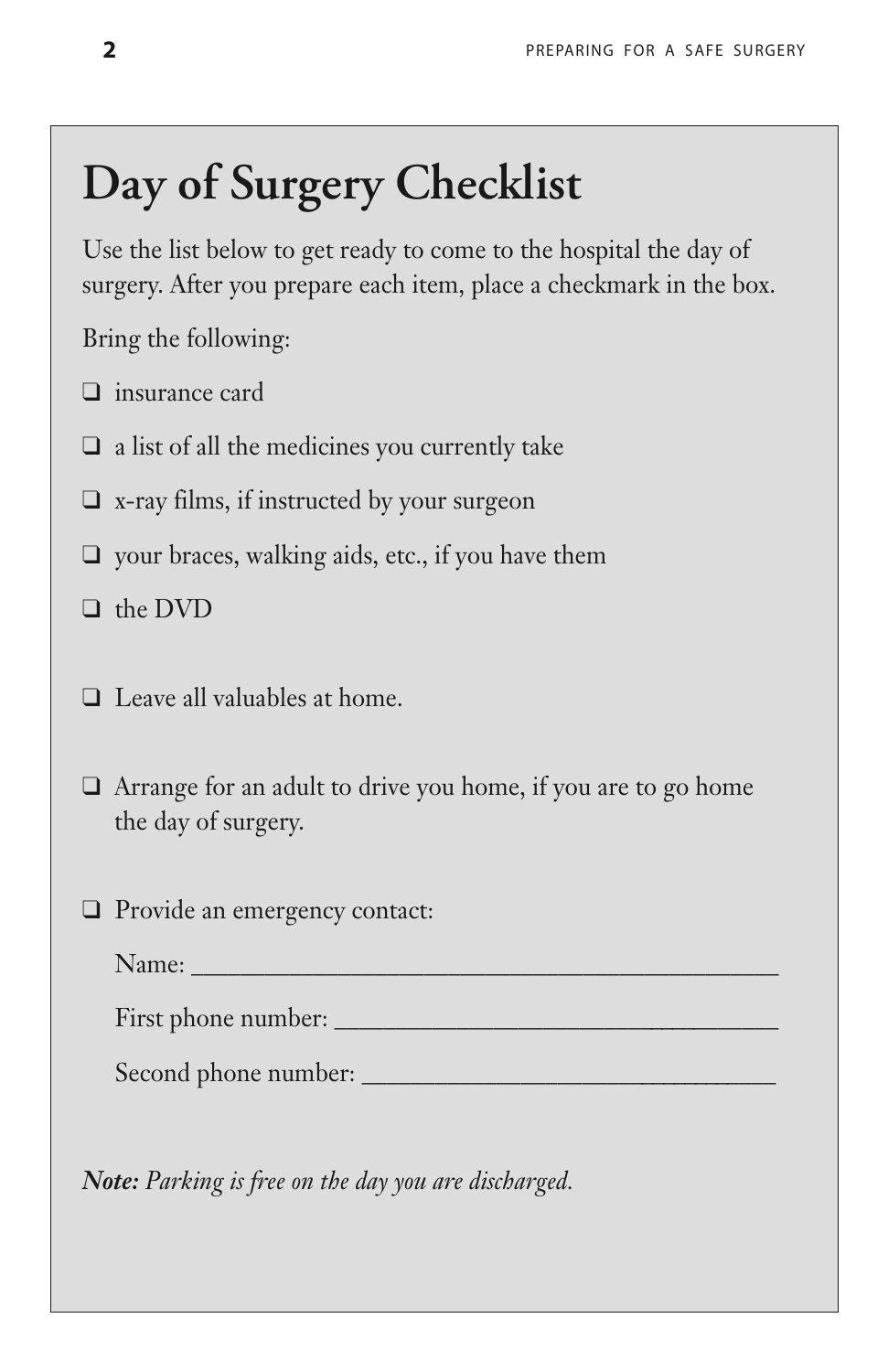# **Welcome to Ambulatory Surgery**

Today, many operations no longer require overnight hospital stays. Thanks to surgical advances, many patients now return home the same day as their surgery. At UPMC Presbyterian and UPMC Montefiore, we call this "ambulatory surgery." Each month, we perform hundreds of successful ambulatory surgeries.

Before your doctor recommended ambulatory surgery, he or she assessed your condition and told you about treatment options. With ambulatory surgery, you will play an active role in your preparation and recover in the comfort of your home.

This booklet walks you through the surgery process — from the point at which we schedule your surgery to your recovery at home. Inside this booklet, you will find important information about what to do and what to expect.

If you have any questions, please call your doctor or the Ambulatory Surgery nurse at **412-692-2222**.

Visit **http://presbyterian.upmc.com/Patients.htm**. Here you will find links to a great deal of helpful information for patients and visitors, including:

- Ambulatory Surgery at UPMC, a brief video to prepare you for the day of surgery. You may have received this video on a DVD.
- Patient handbook
- Financial Assistance information
- Local accommodations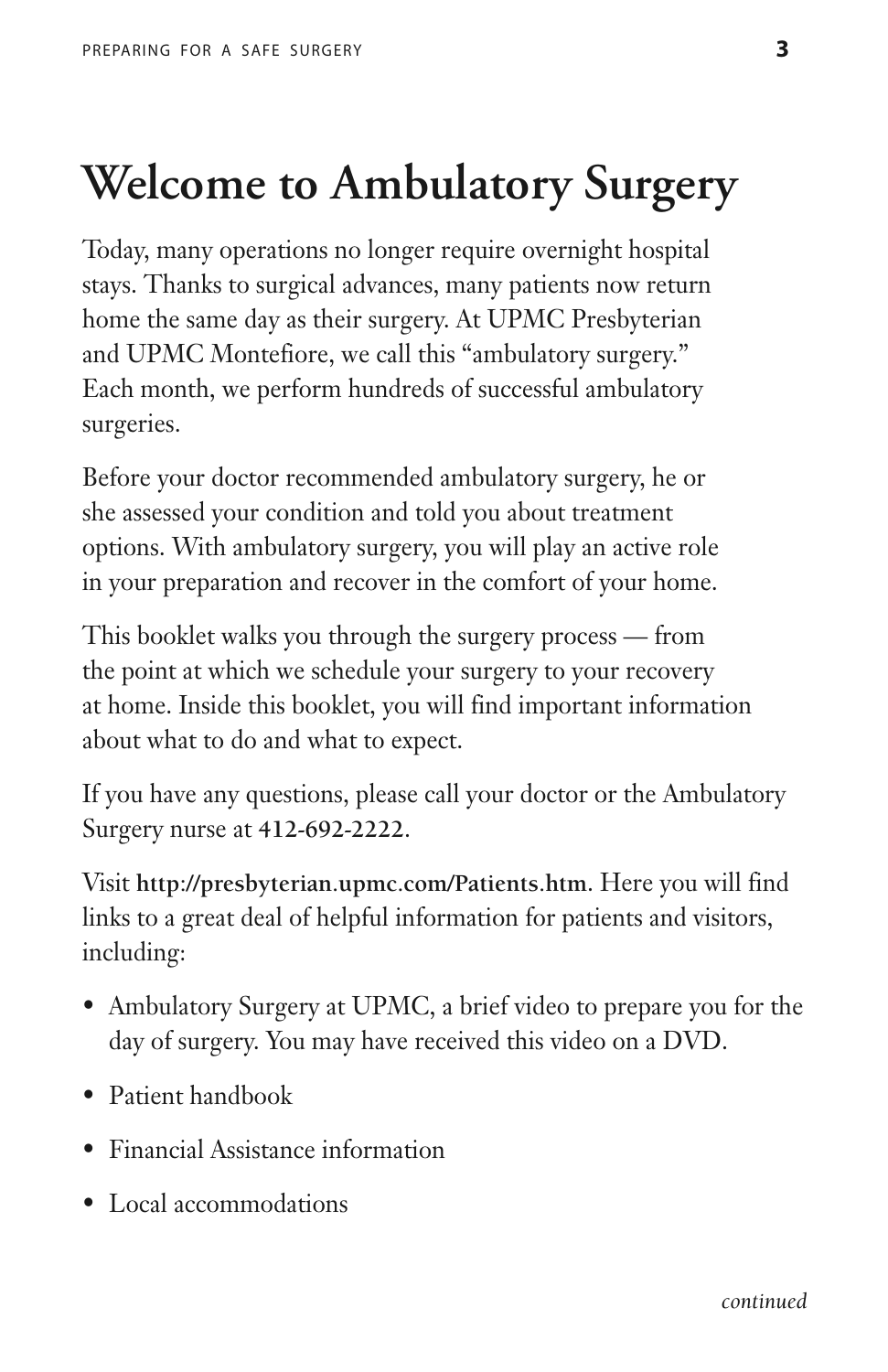- Parking and shuttle service information
- *Relief for Pain After Surgery*, which describes some pain relief methods
- Driving directions to the hospital from your home

# **Before the Day of Surgery**

### **Your visit to the PEC**

The PEC is our Preoperative Evaluation Center. The words "preoperative" and "pre-op" mean "before surgery." The PEC is a center that helps to prepare you for your upcoming surgery. At the PEC, you can get most of the tests that you need before surgery. These tests include an EKG (electrocardiogram), chest x-ray, and lab work. Your surgeon's office will arrange for any additional testing you may need. Your visit will include a brief physical exam.The nurse practitioner will also complete your anesthesia evaluation.

Your PEC visit is an important step to ensure your safety. It is designed to help prevent delays or complications during your surgery. At the PEC, you and your family can discuss concerns and get answers to questions. Even if all of your testing is done at your doctor's office or local hospital, you should still plan a visit to the PEC. We need to evaluate you for anesthesia for your surgery.

Plan to visit the PEC within 30 days before your surgery.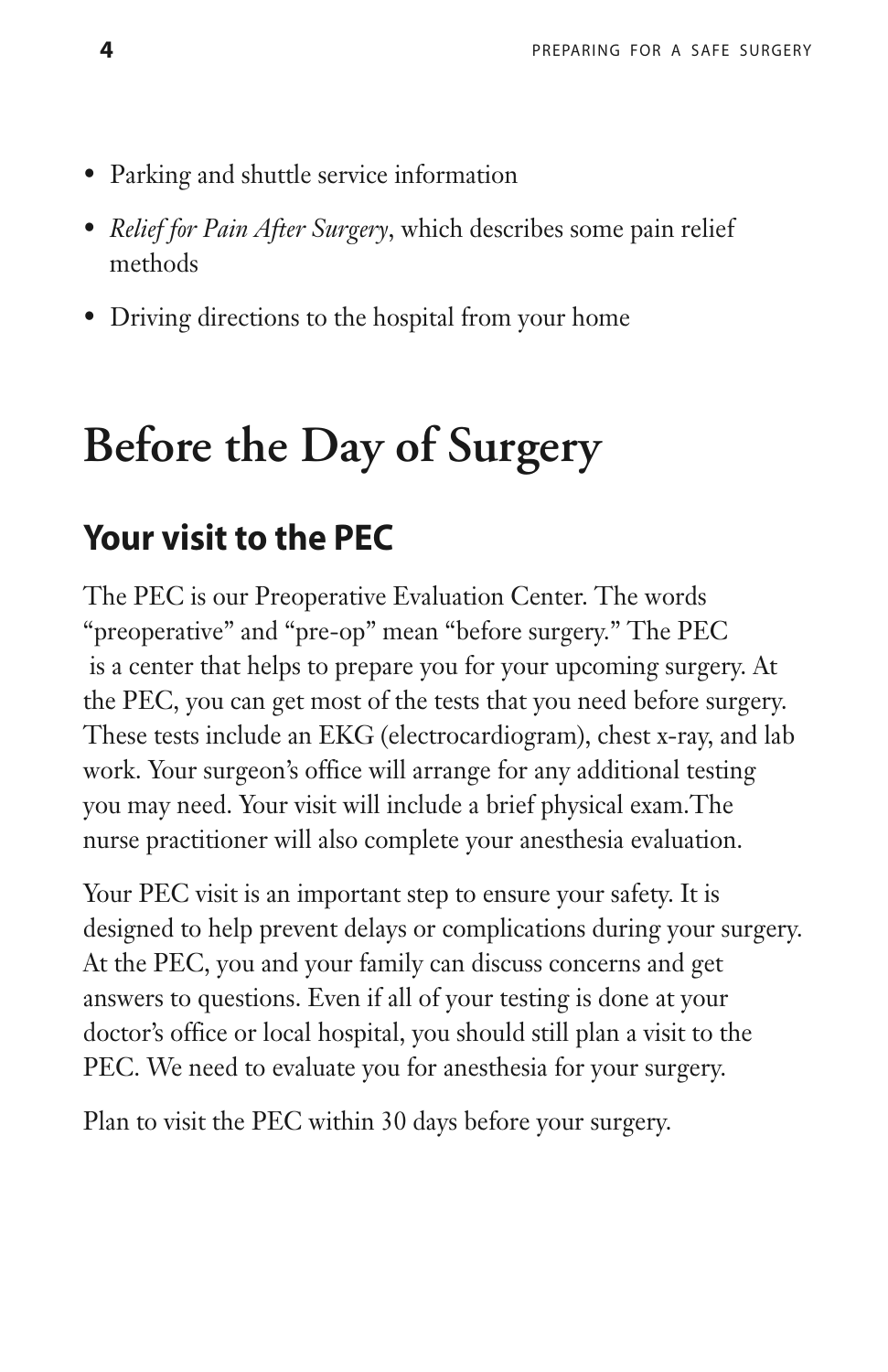### **Two PEC locations**

You can make an appointment at either of these locations by calling **1-866-804-5276**.

**UPMC Montefiore** — fifth floor, Room NE-551. Use the hospital's 7 Main entrance on Buffalo Street (see the map on Page 17). Phone: **412-692-4663**. Fax: **412-692-4666**.

**UPMC South Hills** — 1300 Oxford Drive, Bethel Park. Free parking.

### **What to bring to the PEC**

Bring lists of the following information with you to your PEC visit:

- a list of all of your medicines and the dosages:
	- prescribed drugs
	- over-the-counter drugs
	- supplements (vitamins, minerals, and herbals)
- a list of all of your allergies
- a list of your prior medical tests and any recent tests done for your upcoming surgery, including:
	- EKGs
	- heart stress tests
	- heart catheterizations
	- lung (pulmonary) function tests
	- echo tests (echocardiograms)
- a list of all of your doctors' names and their phone numbers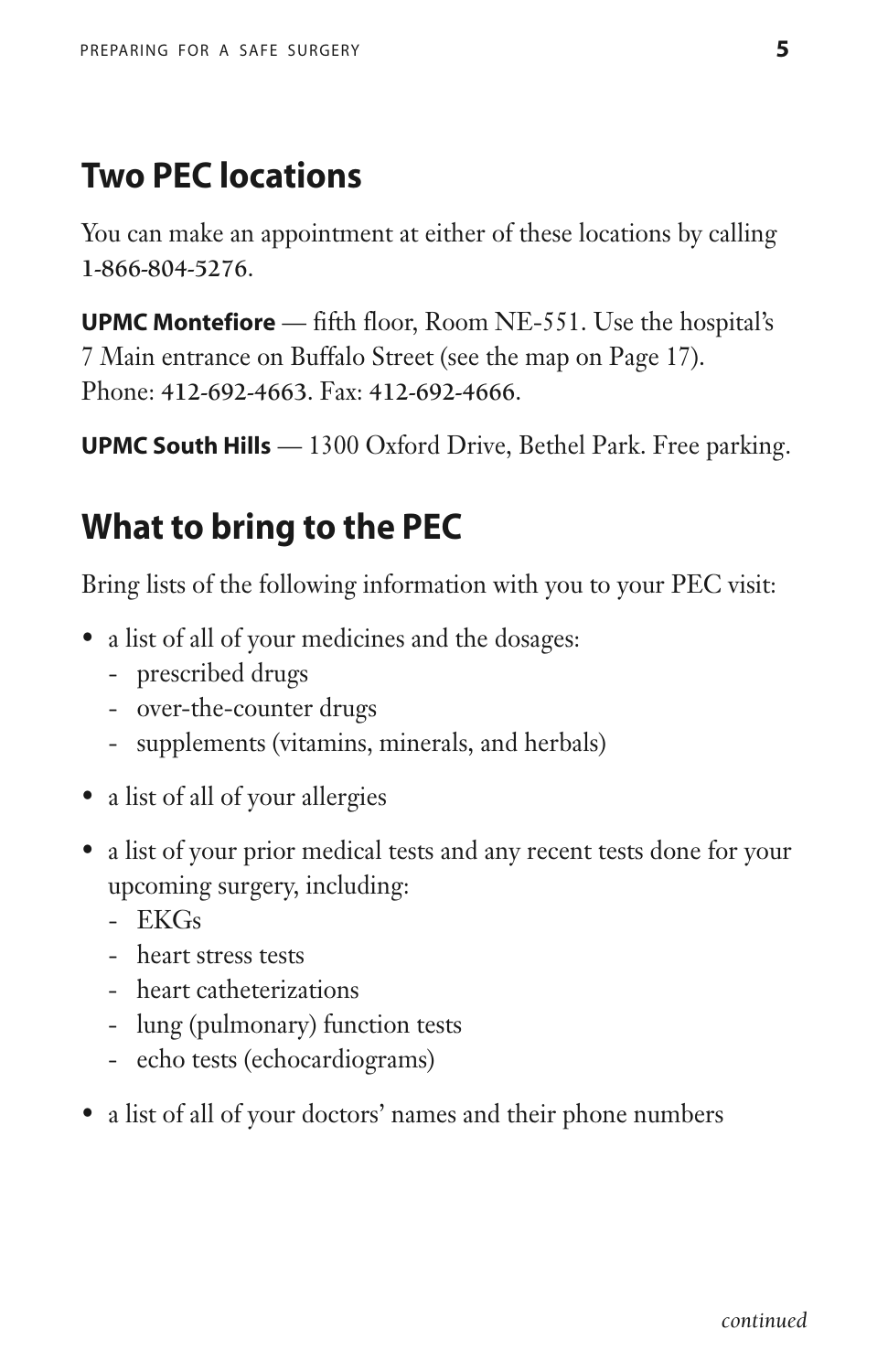## **Emmi**

For many surgeries, there is helpful, free, computer-based patient education available via a service called Emmi. Emmi programs are videos that offer easy-to-understand details about the surgery. Ask your surgeon if there is an Emmi that you should view. If there is, he or she will give you information about how to view the Emmi. Emmi is available from any computer with Internet access, so you can view it at home. Or you may view it in places like libraries that have computers for the public to use. You can view it with your family, as often as you like, and it even offers you the opportunity to ask questions.

## **Pre-arrival program and registration**

For your convenience, we have a pre-arrival program that will help your visit to UPMC go smoothly. Before your date of service, a registration interviewer may call you to ask some personal and financial questions. During the pre-registration interview, you will need to give your insurance information as well as facts about yourself, such as your address and date of birth. All information will be kept confidential. Providing the correct insurance information will help your bills get processed quickly and accurately. Also, this information will allow us to give you an estimated cost for services that your insurance does not cover.

## **Other preparations**

You need to know and do the following:

#### Reading material

You may have materials that your doctor or nurse practitioner gave you to read before surgery. These materials may be about your operation or your anesthesia. Before surgery, be sure to read the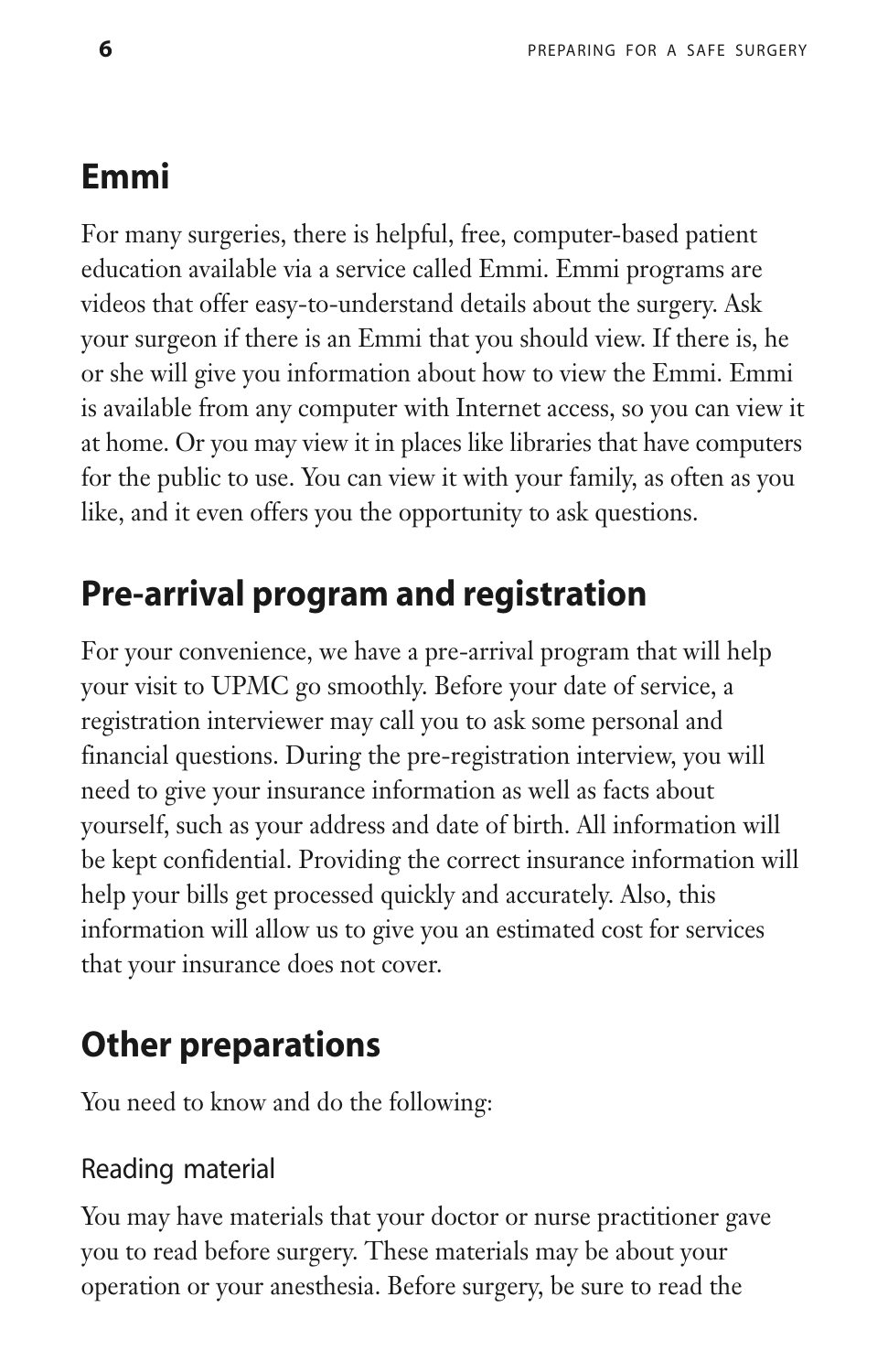information. Follow any instructions your doctor or nurse gave you. Please call the office if you have any questions.

#### Call from the nurse

Before the day of your operation, a nurse from Ambulatory Surgery will call. The nurse will confirm your appointment and go over your instructions with you. The nurse will tell you what medicines to take on the morning of surgery with a sip of water. You will be told when to arrive and where to report at the hospital. The nurse can give you an idea of how long your surgery will take and approximately what time it will start. No two operations are exactly the same, and patients recover at their own rate.

#### Food, drink, and smoking

For the day before surgery, many doctors advise eating a light meal instead of a heavy supper. After midnight the night before surgery, do not eat or drink anything, unless the nurse tells you otherwise. During surgery, you should have nothing in your stomach, not even water. For 24 hours before surgery, do not drink alcohol or smoke.

# **e Day of Surgery**

### **Before you leave home**

The guidelines below will keep things simple for you on the day of surgery. Before you come to the hospital, be sure to:

• Follow your Day of Surgery Checklist. It is on the inside of this booklet's front cover.

*continued*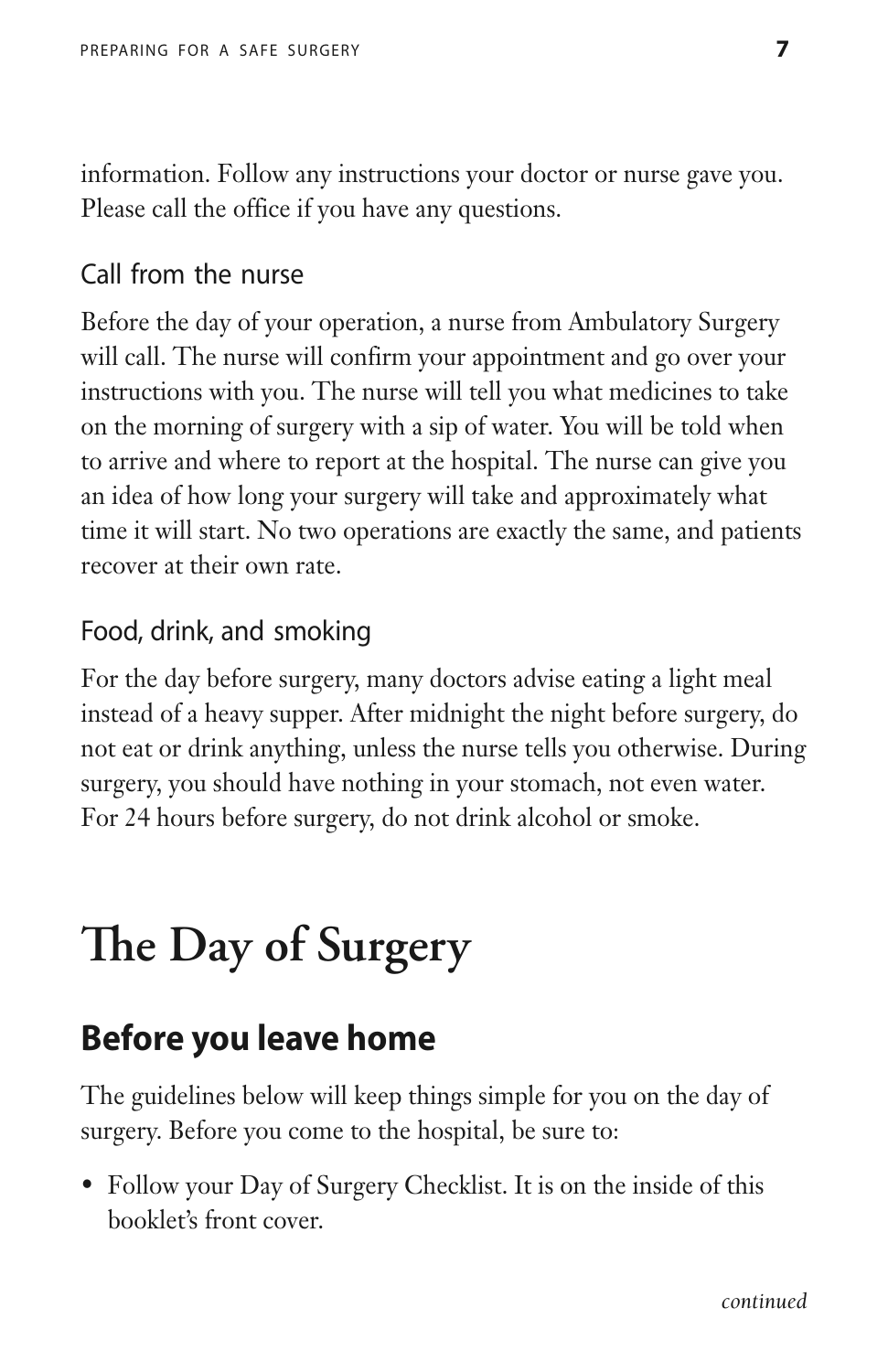- Wear comfortable, loose-fitting clothes that will be easy to slip back on after your operation.
- Do not wear make-up or nail polish. If you do, you will have to remove it.
- Leave your valuables, such as jewelry, watches, and credit cards, at home.
- Arrange for an adult to come with you to the hospital on the day of surgery.
- Arrange for an adult to drive you home. You will be drowsy from the medicine you receive. This is why you are not permitted to drive or even to ride a bus home.

### **Arriving at the hospital**

Go to the hospital location the nurse told you. When you arrive, you will need to register. At UPMC Montefiore, you may use our speedy Express Check-In on the kiosk with the computer touch screen. The easy directions show you how to register. If you prefer, you may go to the registration desk to check in. At UPMC Presbyterian, you must check in at the registration desk.

You will receive a pager when you check in. The pager will light up when the Ambulatory Surgery staff is ready to see you. A nurse will show you to a room to get ready. You will be asked to put on a hospital gown and slippers. Your temperature and blood pressure will be checked. The nurse will ask some questions about your general health.

Then your family or friend may rejoin you until it's time for surgery. During your surgery, they will have the pager and can either sit in our waiting area or go to other places in the hospital.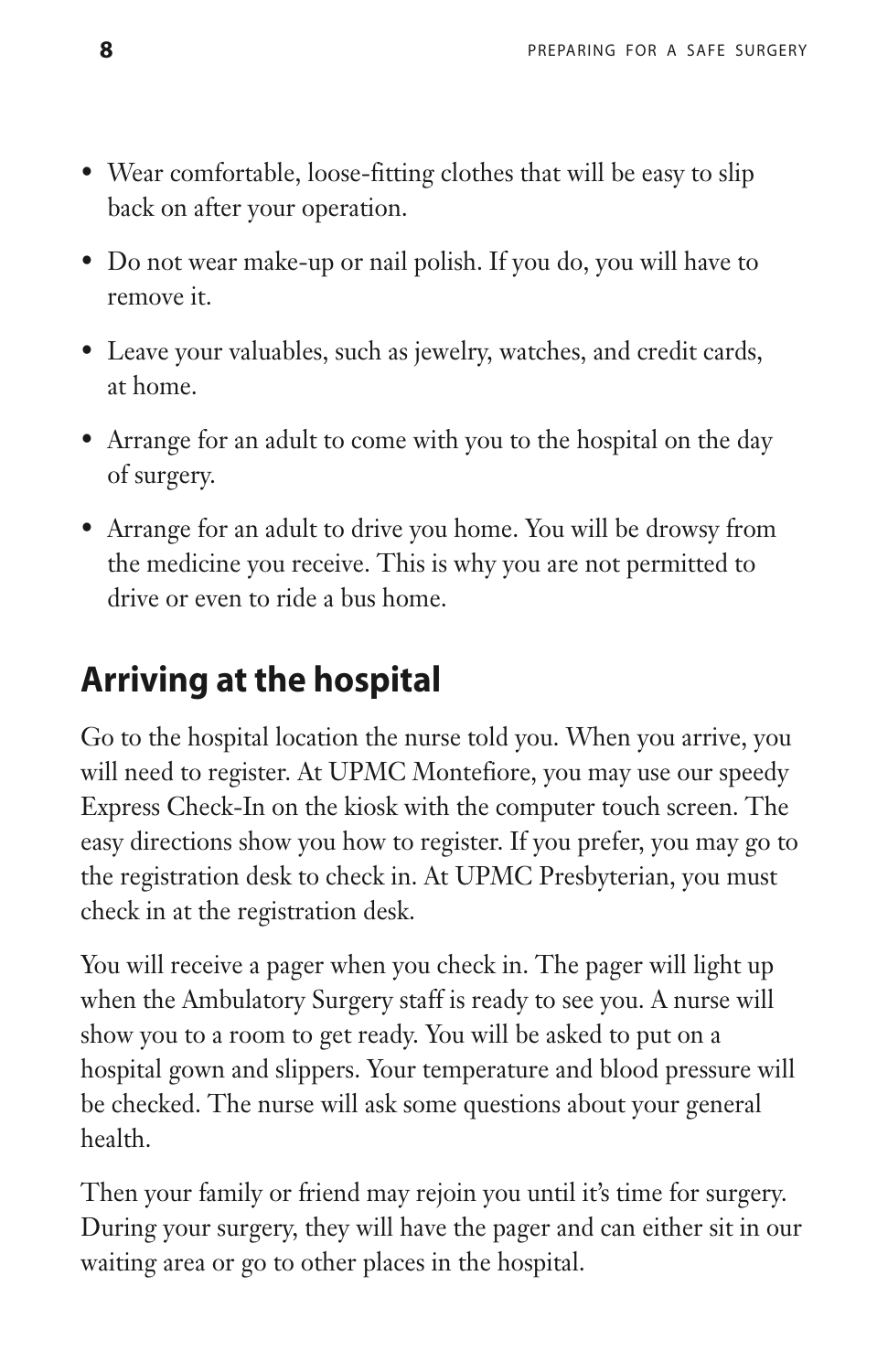#### **In pre-op**

We will take you on a stretcher from Ambulatory Surgery to a Pre-op Holding Room. This is where you wait to go into the Operating Room. We try to keep your wait as short as possible, but there could be a delay. A surgery before yours may take longer than expected. As you wait, keep in mind that when you are in surgery, the medical team will give you their full attention, too.

#### Anesthesia

In the Pre-op Holding Room, you will meet the doctor who controls the medicines that keep you comfortable during surgery. The doctor is called an anesthesiologist (an-ess-thee-zee-OL-uh-jist). These medicines often are given through a narrow tube placed in a vein in your arm. It is called an "IV,"for intravenous.

The doctor has many types of medicines that can be used. For some operations (like cataract surgery), MAC is used. MAC stands for "monitored anesthesia care." If you receive MAC, you will be awake during surgery but sedated and very relaxed. It will be the same if you receive a regional anesthetic, which numbs the nerves in a certain part of the body. For example, spinals and epidurals are used to block pain from the waist down. General anesthesia, on the other hand, will make you feel like you have gone to sleep. You will not be aware of the operation at all.

### **Family and friends**

During your operation, your family member or friend should sign in at the desk in the waiting area. To help your loved ones pass the time, there are magazines, TV, restrooms, phones, and vending machines in or near the waiting area. They also may go to other areas of the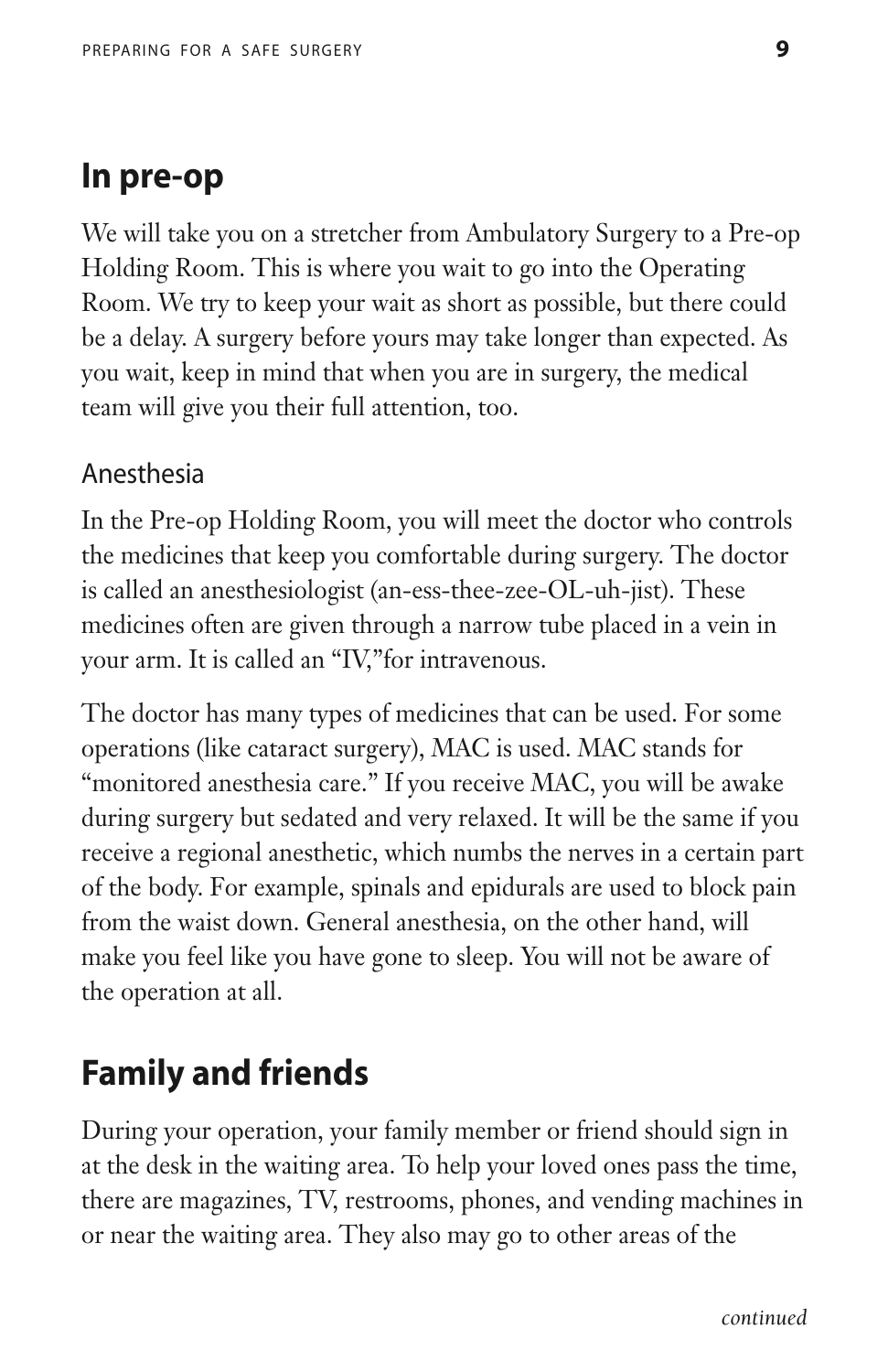hospital, such as the cafeterias or gift shops. (See Page 13 for visitor information.) The pager will light up when your family or friend should return to the waiting area. A staff member will update your family or friend on how your surgery is going. As soon as possible after the operation, the doctor will talk with your family or friend about your surgery. The doctor will explain what to expect in the next few days.

### **In recovery**

After your operation, you will be taken to a Recovery Room, called the PACU. While you slowly wake up, the nursing staff will watch you closely. Then you will be taken back to Ambulatory Surgery. Your family or friend can join you when you are ready.

Your nurse will give you something to drink. Your breathing, heart rate, temperature, and blood pressure will be checked often. When you are ready, the staff will help you go to the bathroom and sit up in a chair. The nurse will tell you how to care for yourself at home. This is called your "discharge instructions." These also will be printed on a sheet to take home with you.

# **After Your Surgery**

Based on the operation, your doctor may ask you to rest for a day or two. Drink plenty of fluids. Avoid heavy meals to help prevent an upset stomach. For 24 hours after surgery, do not drink alcohol or smoke. For safety reasons, do not drive or operate machinery for at least 24 hours. Your doctor may prescribe medicine to help your body heal or to relieve pain after surgery. Prescriptions can be filled at the hospital pharmacy, for your convenience.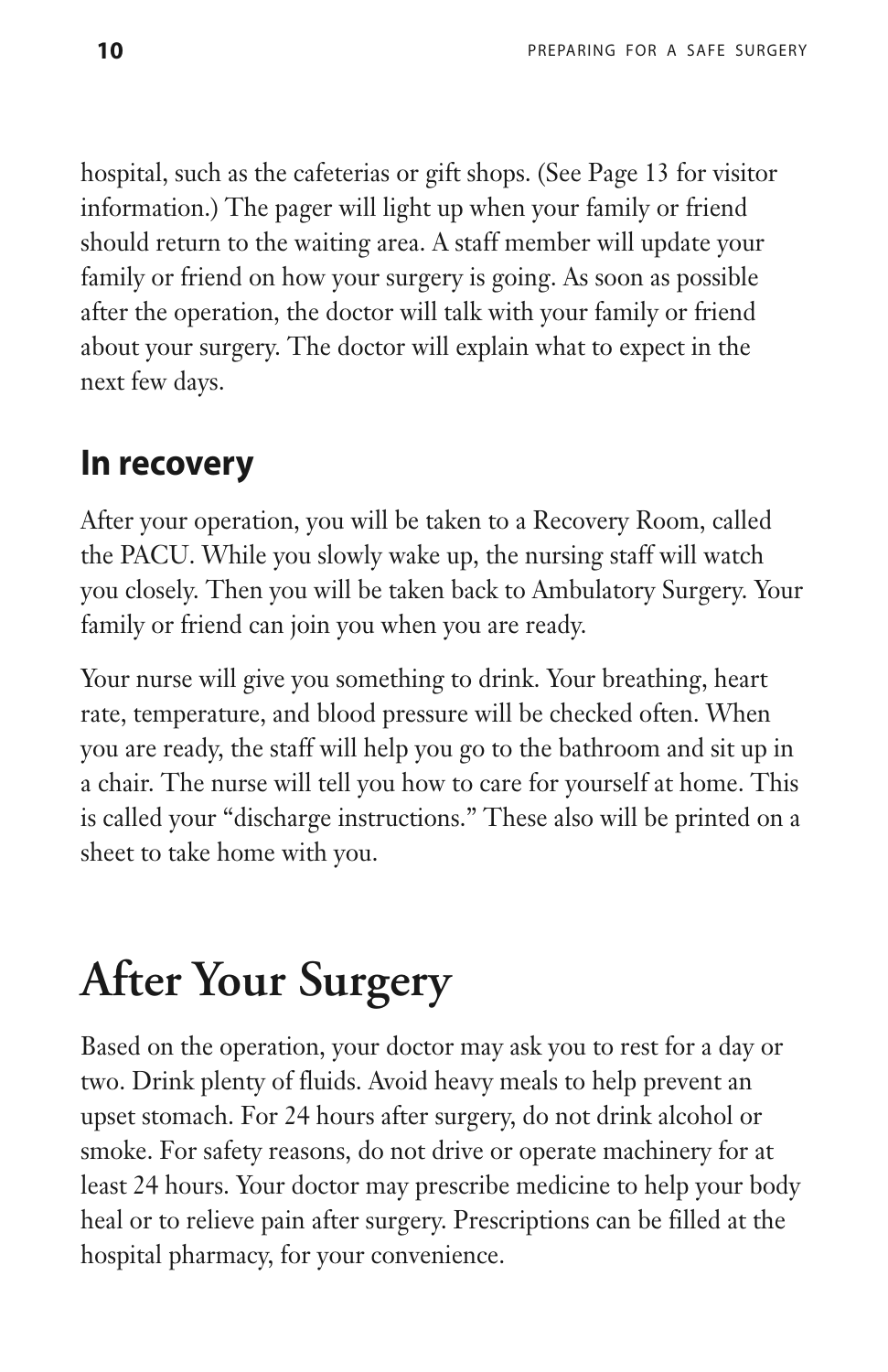### **Pain relief after surgery**

After surgery, nearly everyone has some pain. Controlling your pain is a team effort. All of the doctors who take care of you will work together to control your pain at different phases of your recovery.

The pain that you may have right after surgery is called acute pain. It will decrease as your body heals. If you have pain for a longer time, it is called chronic pain.

Our doctors are highly trained in prescribing the medicine needed to manage pain. The pain control method and the doses are based on your sex, weight, age, diagnosis, and type of surgery. To help the doctors decide your dose, you will be asked to rate your pain on a scale from 0 (no pain) to 10 (worst possible pain).

A realistic expectation is that your pain will be greatly reduced. You may not be completely pain-free, but the doctors and nurses will work to adjust your medicines for the most relief possible.

For more details about pain control methods, read *Relief for Pain After Surgery*, available at http://presbyterian.upmc.com/pdf/ ReliefPainAfterSurgery.pdf

## **Discharge**

Your doctor and nurse will decide when you are ready to leave the hospital. This is called "discharge." Until then, you may not leave the hospital, no matter what kind of surgery you had. When you are discharged, you must have an adult drive you home. A few patients may need an overnight stay for extra care.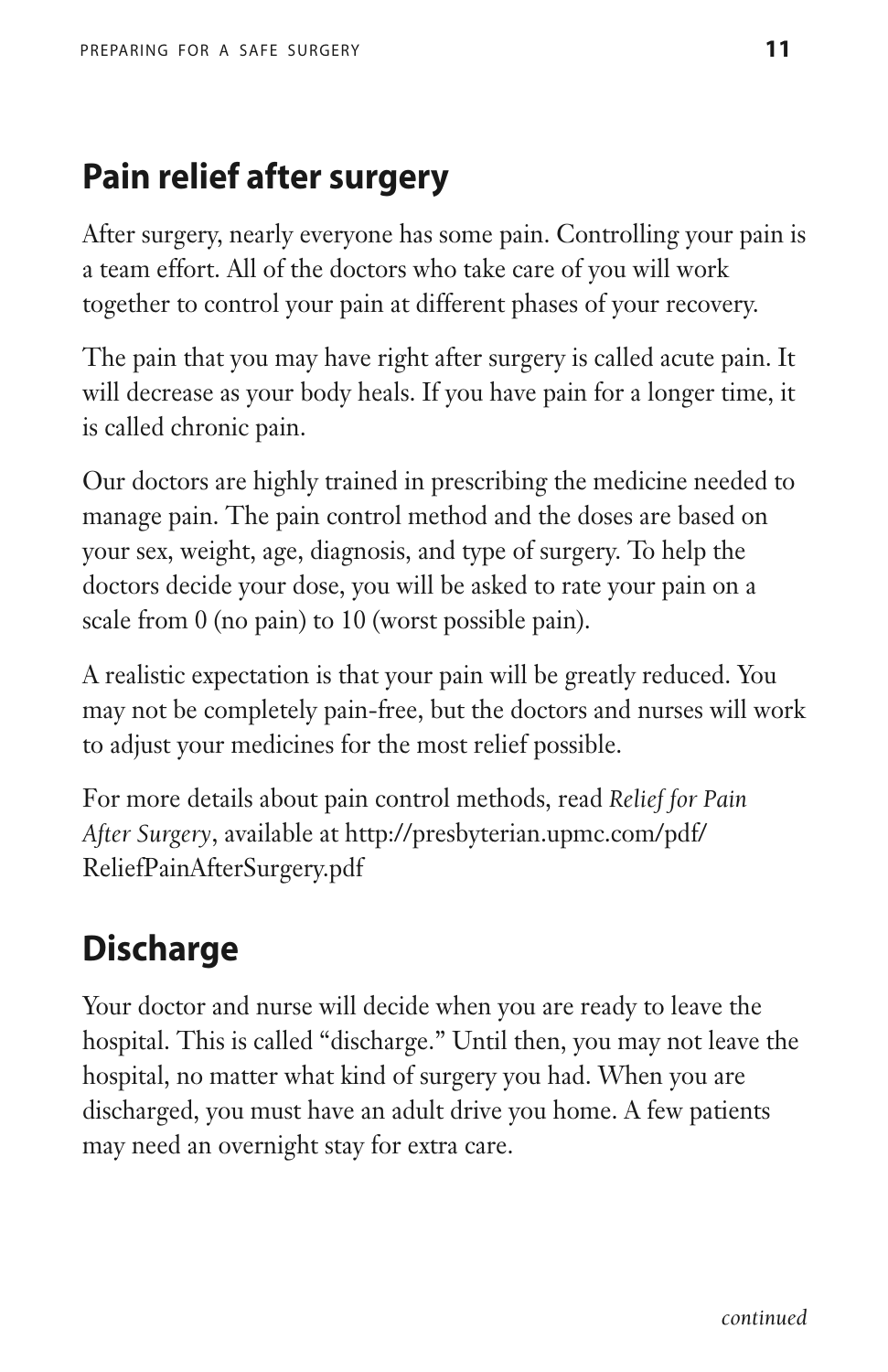### **At home**

When you return home, it's important to take it easy. If possible, have someone stay with you the first night to help you as you recover. Follow your discharge instructions carefully. Call the phone number listed if you have any questions or concerns, or if you have any of the following symptoms:

- heavy bleeding
- intense pain
- severe nausea or vomiting
- trouble catching your breath

### **Follow-up**

The day after surgery, a nurse from Ambulatory Surgery may call to see how you are doing. This is a good time to ask questions and discuss any concerns you may have. You may already have an appointment for a follow-up visit to your doctor. If not, the nurse will tell you to make one for sometime in the next few weeks.

### **For more information**

Our patients' satisfaction is among our highest priorities. We value excellence in patient care and strive to ensure a compassionate, patient-centered environment. Please ask our doctors, nurses, or other Ambulatory Surgery staff about the information in this booklet or any questions you may have. Information is available on UPMC's website at **www.upmc.com**.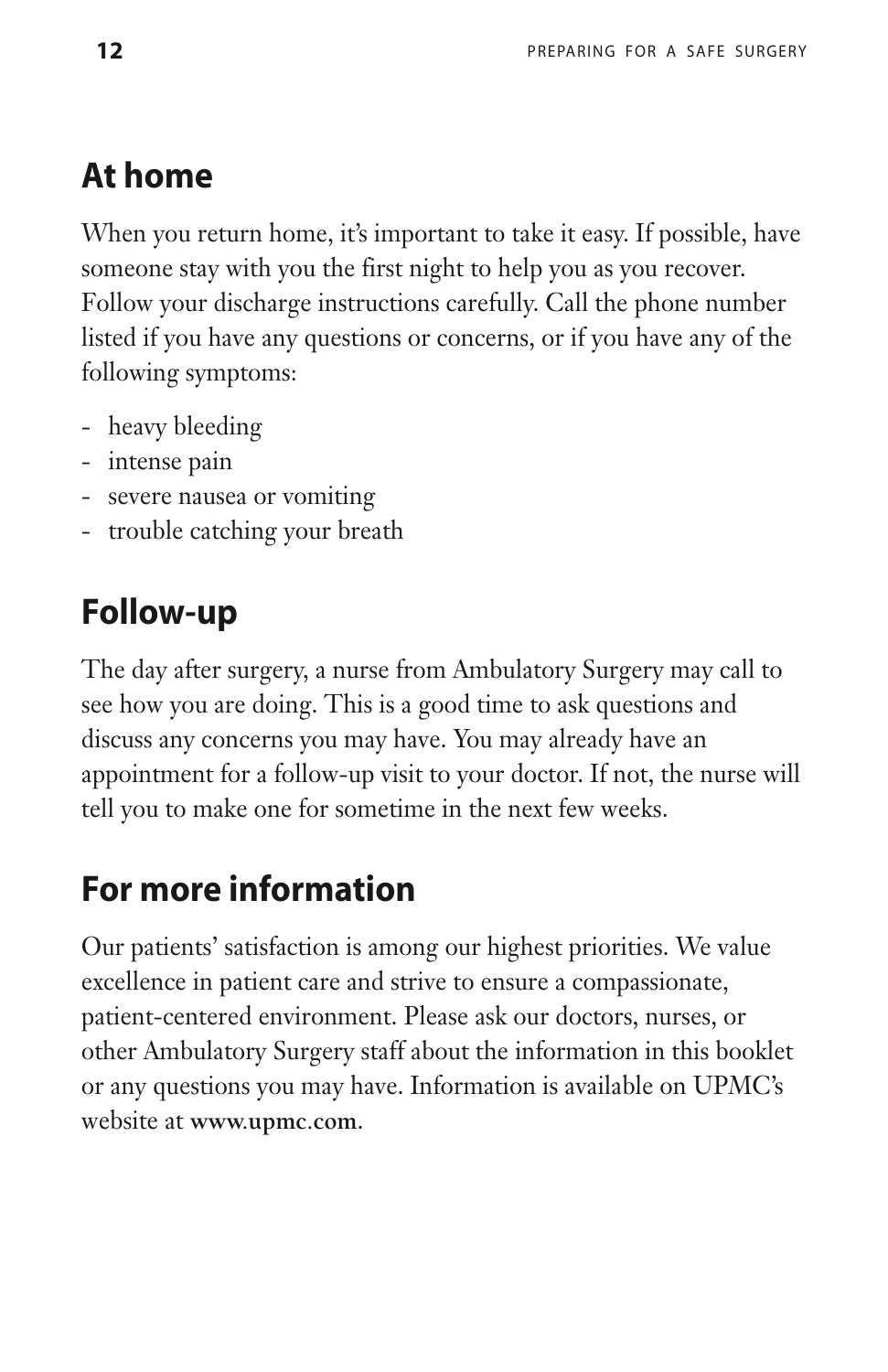# **Information for Visitors**

### **Special needs**

The hospitals can provide help for hearing assistance, language interpretation and needs of international patients, wheelchair assistance, and other special needs. Please ask your nurse if you would like to use these services.

### **Food services**

In the Oakland area, there are many restaurants within walking distance. At the hospitals, a variety of locations offer eat-in or take-out service:

**UPMC Montefiore cafeteria** — Fourth floor. Hot and cold breakfast and lunch items. Weekdays, 6:30 a.m. to 2 p.m.

**UPMC Presbyterian cafeteria** — 11th floor. Wide variety of fast food and breakfast, lunch, and dinner entrees. Daily,6:30 a.m. to 2:30 a.m.

**LHAS Café on Seventh** — UPMC Montefiore, 7 Main. Lunch and dinner. Weekdays, 10:30 a.m. to 8 p.m.

**Coffee kiosk** — UPMC Presbyterian, ground floor (level below the lobby). Small variety of breakfast items, salads, snacks, drinks, and vending machines. Weekdays, 7 a.m. to 1 p.m.

**Falk eatery** — Falk Medical Building, 3601 Fifth Ave., first floor lobby. Snacks and light, fast food. Weekdays, 7 a.m. to 1:15 p.m.

**Kosher meals** — Patients and visitors can order fresh, hot and deli kosher meals, prepared by staff mashgiachs. Call the kosher kitchen at UPMC Montefiore at **412-648-6192**. The cafeterias offer kosher sandwiches and cold plates.

*continued*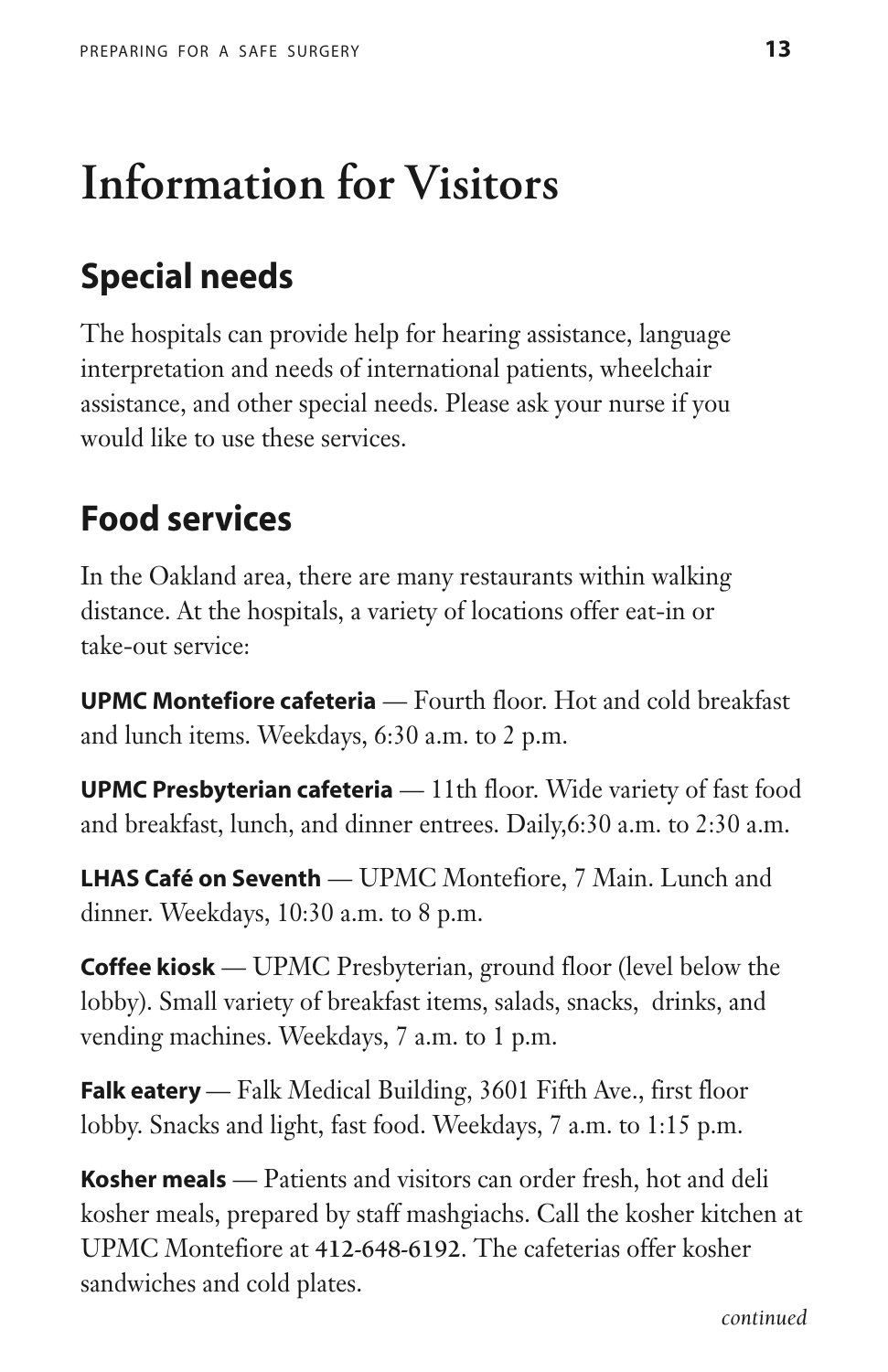### **Gift shops**

**LHAS Windows on Seventh** — UPMC Montefiore, 7 Main. Large shop with an array of gifts, flowers, cards, magazines, and personal items. Weekdays, 8 a.m. to 6 p.m., and weekends, 10 a.m. to 2 p.m.

**Presby Gifts** — UPMC Presbyterian, main lobby. Snack foods, limited toiletries, magazines, and greeting cards. Weekdays, 9:30 a.m. to 6 p.m., and Saturdays, 11 a.m. to 4 p.m.

## **Chapels**

**Interfaith Meditation Room** — UPMC Montefiore, off the 7 Main lobby. Daily, 24 hours.

**Interfaith Chapel** — UPMC Presbyterian, first floor, room E173. Daily, 24 hours.

### **Bank machines**

**UPMC Montefiore** — 7 Main lobby

**UPMC Presbyterian** — Outside the 11th floor cafeteria, in the main lobby, and on the ground level in the Falk walkway .

## **Cell phones**

The use of cell phones is restricted in patient care areas. Please read and obey the signs in each patient care area.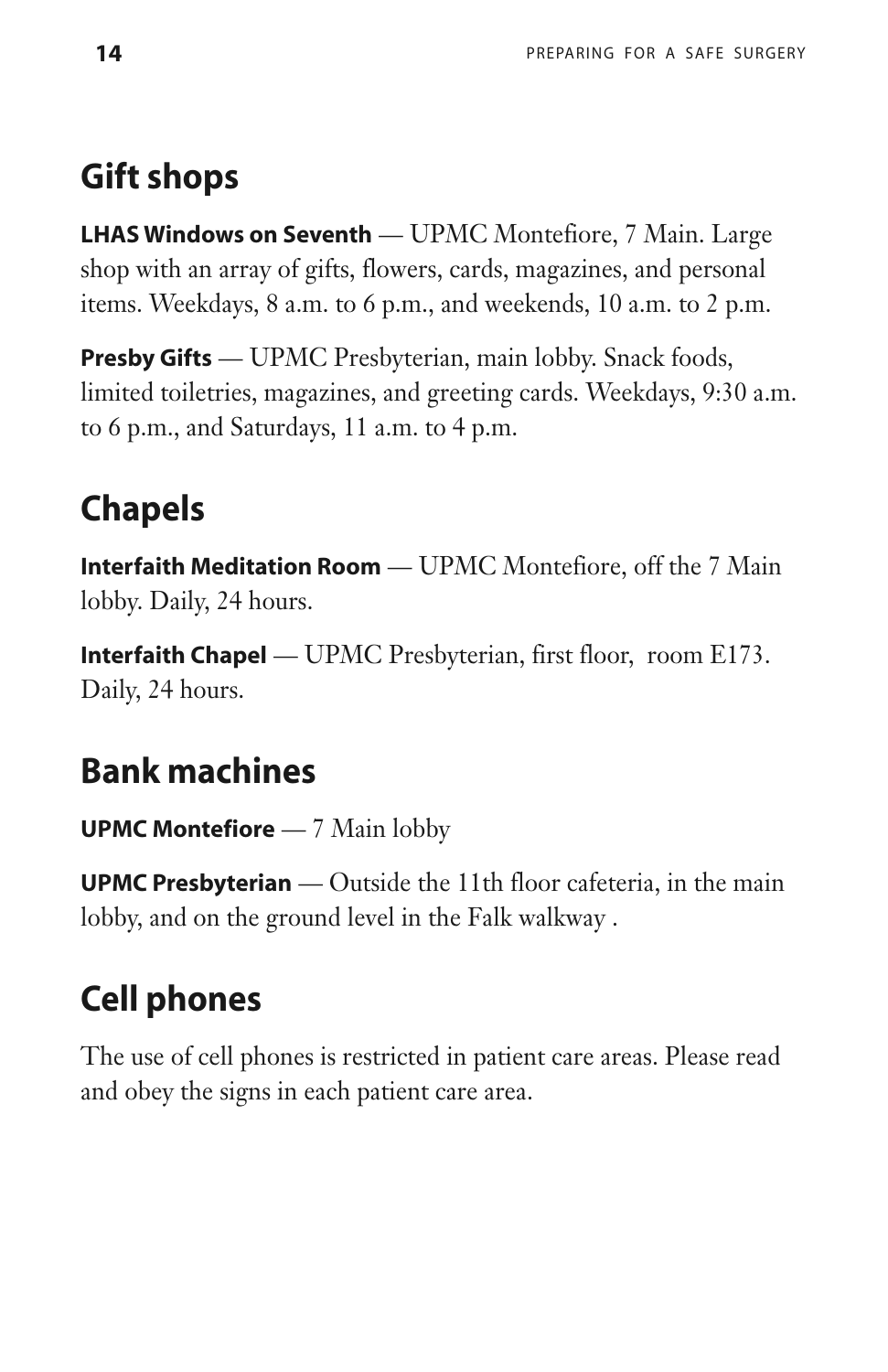### **Patient Education Center**

At UPMC Presbyterian, a library of health care-related pamphlets, books, and videos for patients and families is located on the first floor, behind the information desk.

### **Overnight lodging**

The Oakland area offers a variety of overnight accommodations. Ask the hotel about shuttle service to the hospitals and any special rates for families of UPMC patients. Most of these locations are within a mile of the hospital.

**Family House** — **412-647-7777** (nonprofit and UPMC's preferred housing provider)

**Courtyard by Marriott Shadyside** — **412-683-3113**

**Hampton Inn University Center** — **412-681-1000**

**Holiday Inn Select Hotel** — **412-682-6200**

**Marriott Residence Inn Pittsburgh** — **412-621-2200**

**Quality Inn University Center Hotel** — **412-683-6100**

**Wyndham Garden Hotel** — **412-683-2040**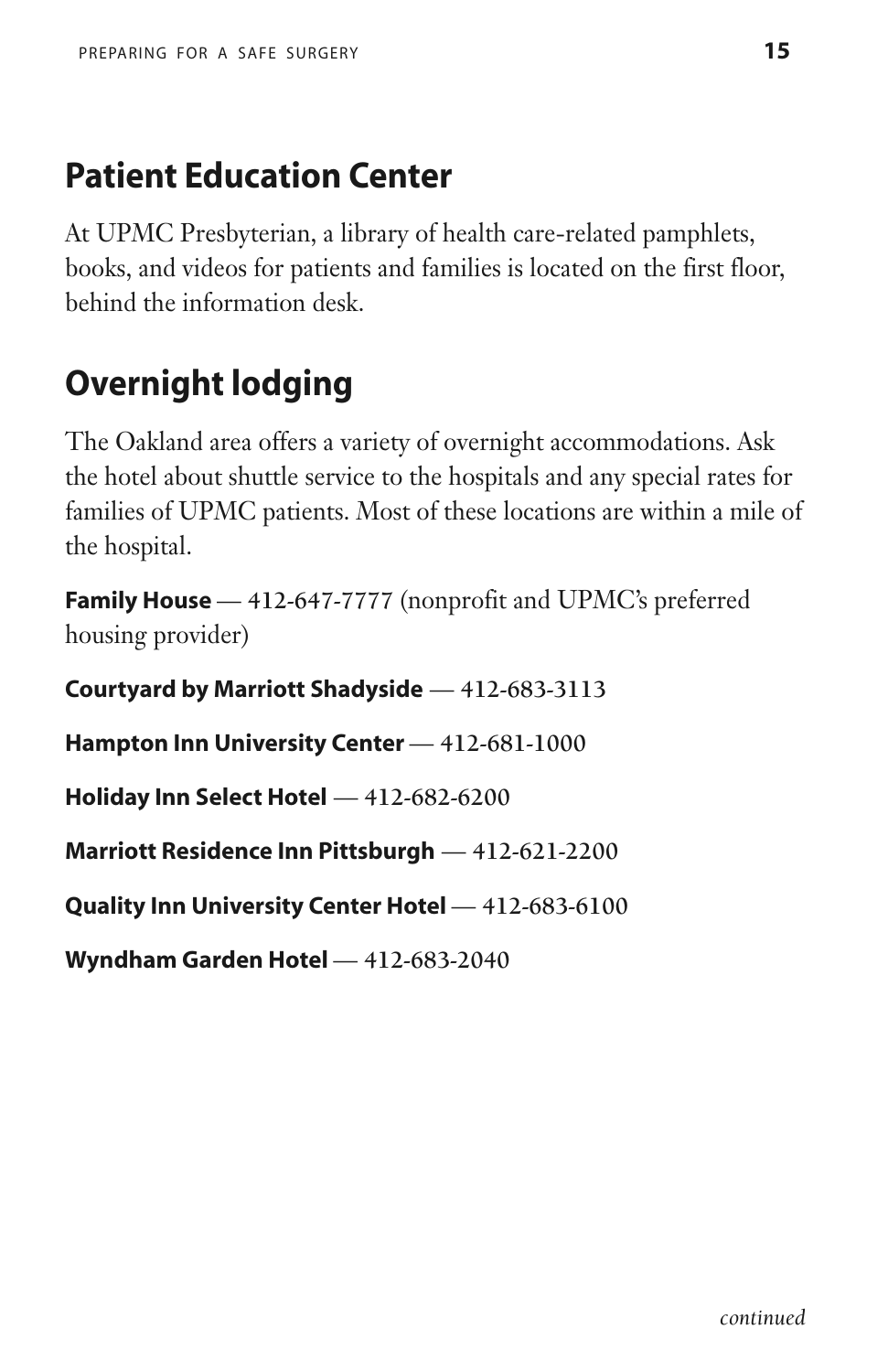## **Parking and Directions**

Parking is free for patients on their day of discharge. For driving directions from your home to either of these garages, visit http://presbyterian.upmc.com/Locations.htm

### **Montefiore Garage**

Montefiore Garage entrances are located along Darragh Street and near UPMC Montefiore's main entrance on Buffalo Street, which is off Terrace Street. On the day of surgery, use the Level 6 entrance on Darragh Street. From Fifth Avenue, turn right onto Darragh and drive up the hill. The Level 6 entrance is on the left. You and your family may use the valet parking service on Level 6 the day of your surgery. The valet will park your car for you. Be sure to bring your parking ticket with you into the hospital to be validated. There is no fee for valet service, and valets are not permitted to accept tips. For valet service hours,call **412-647-3194**.

### **Presby Garage**

The Presby Garage has two entrances on Lothrop Street, across from UPMC Presbyterian, and one entrance on Terrace Street at the top of the hill. On the day of surgery, it is easiest to use the valet parking service in UPMC Presbyterian's driveway. The valet will park your car for you. For valet service, from Fifth Avenue, turn right onto Lothrop Street, and drive up the hill. Make a right into the main driveway, and stay to the far right for valet parking. For drop-off only, stay in the left lane and follow to the main entrance. Be sure to bring your parking ticket with you into the hospital to be validated. There is no fee for valet service, and valets are not permitted to accept tips. For valet service hours, call **412-647-3194**.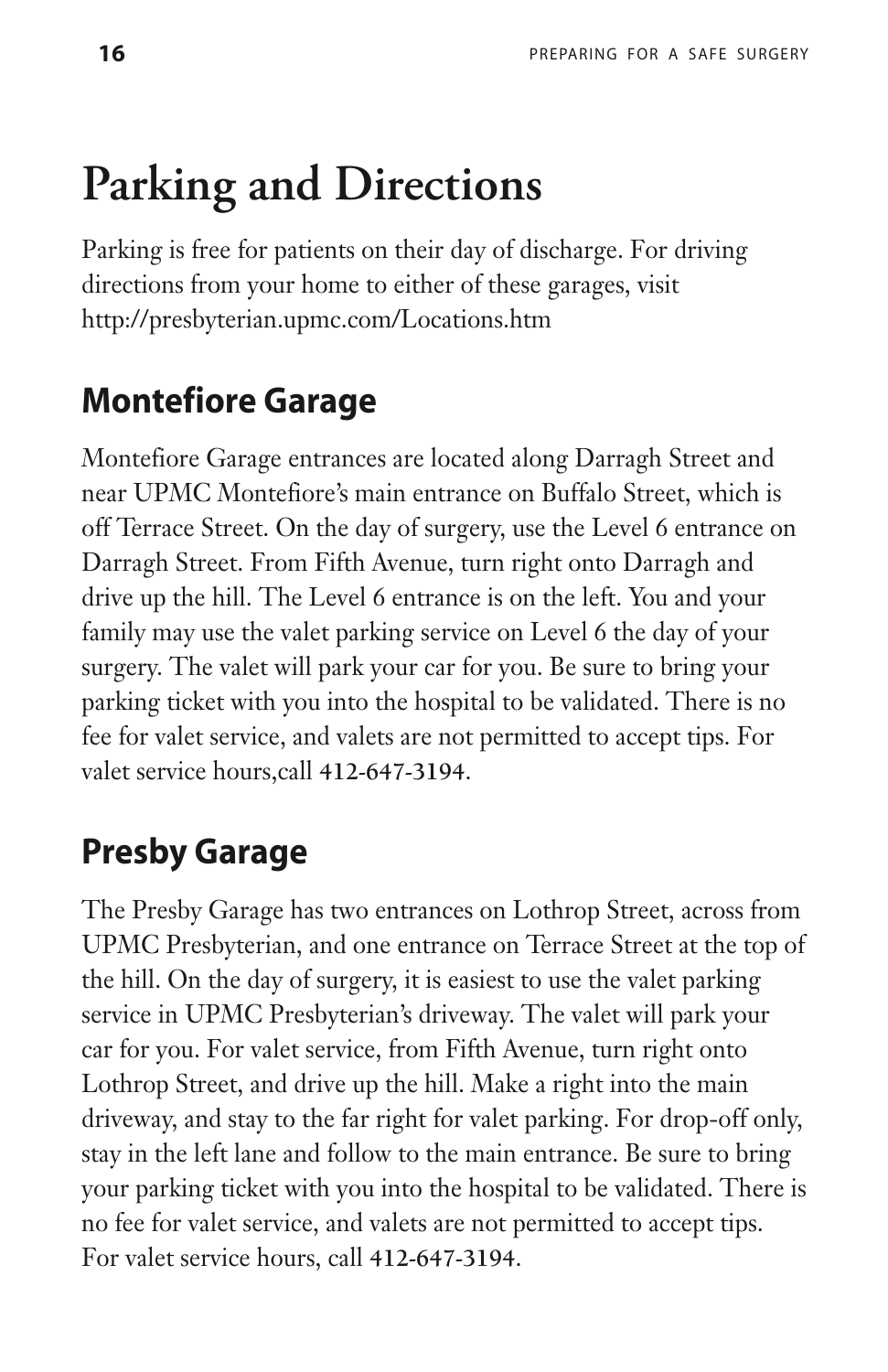### **Campus Map**



#### **Legend**

- Building entrances
- **E** Emergency Department entrance
- **P** UPMC garage entrances for patients and visitors
- **V1** Valet parking at UPMC Presbyterian
- **V2** Valet parking on level 6 for Ambulatory Surgery at UPMC Montefiore
- Street direction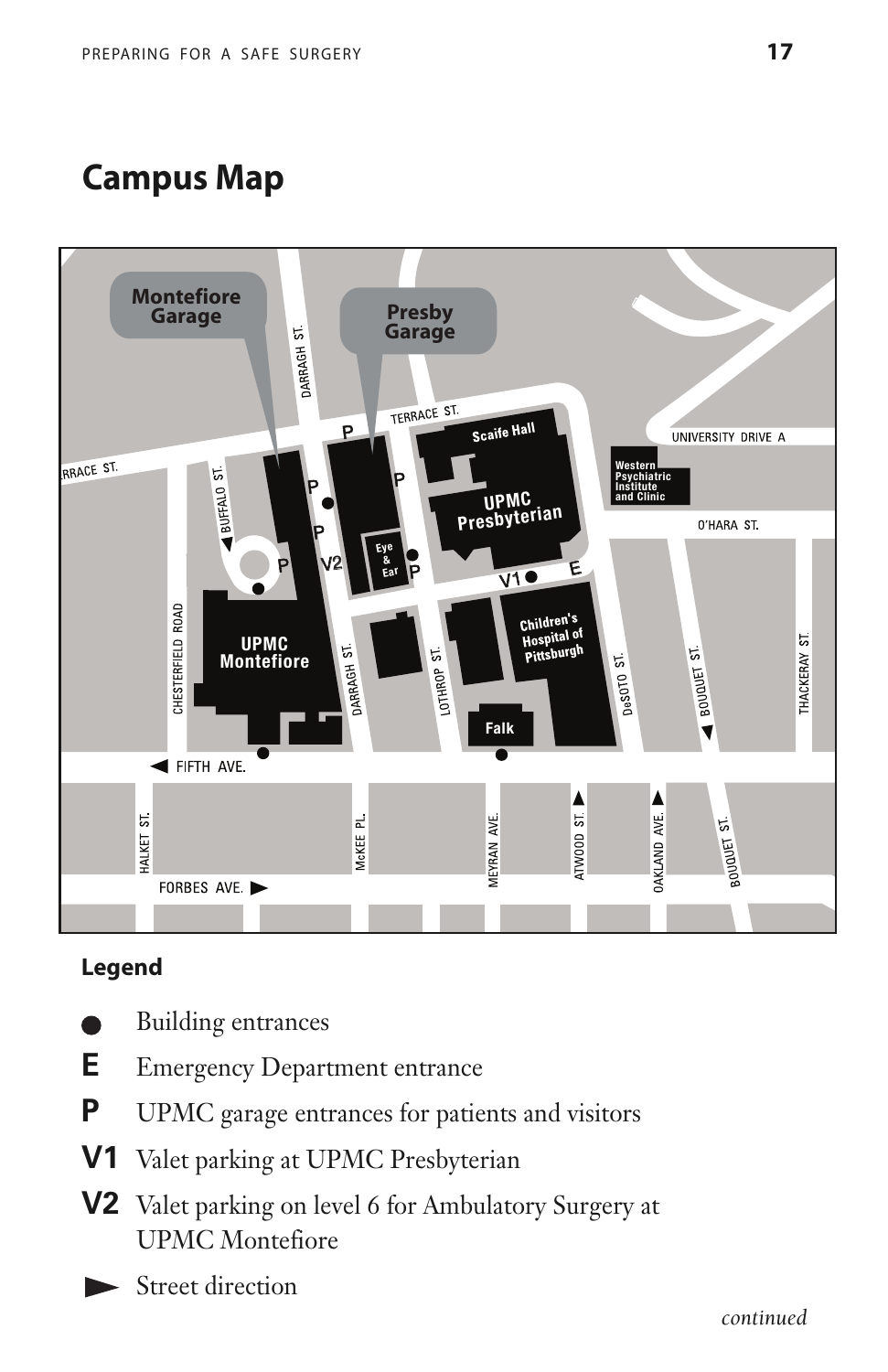*UPMC is an equal opportunity employer. Policy prohibits discrimination or harassment on the basis of race, color, religion, national origin, ancestry, sex, age, marital status, familial status, sexual orientation, disability, or veteran status. Further, UPMC will continue to support and promote equal employment opportunity, human dignity, and racial, ethnic, and cultural diversity. This policy applies to admissions, employment, and access to and treatment in UPMC programs and activities. This commitment is made by UPMC in accordance with federal, state, and/or local laws and regulations.*



©UPMC 2008 PRES333390 JPL/JDS DUPE 4/08 REV Form # 6041-82191-0408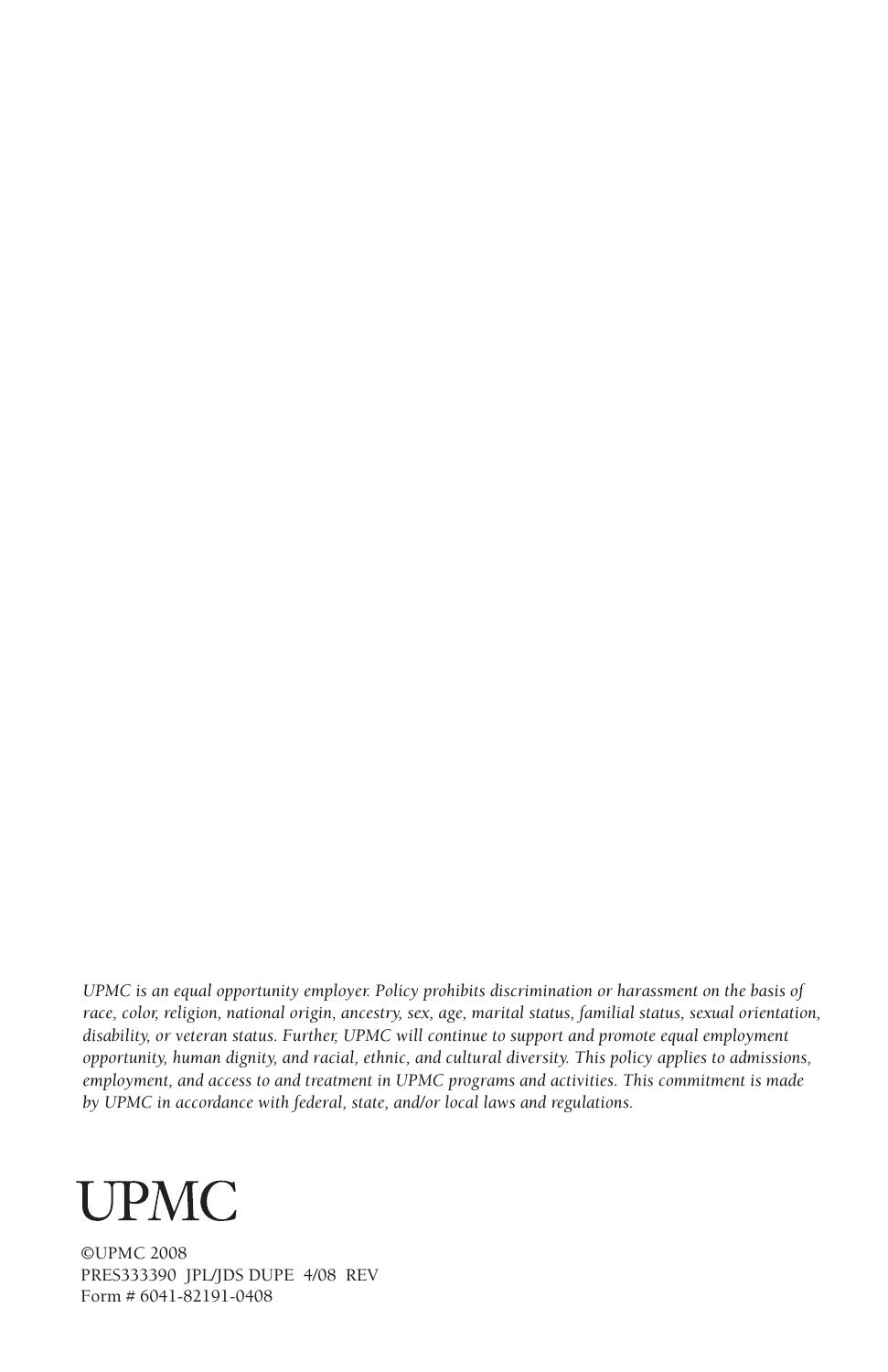# **Directions into Oakland**

**From the East:** From the Pennsylvania Turnpike, take Exit 57 (Pittsburgh/Monroeville) to I-376 West. From I-376 West, take Exit 3B (Oakland/Bates St.). Follow Bates Street uphill to the second stoplight, and turn left onto Atwood Street. Drive on Atwood to the second stoplight, and turn left onto Fifth Avenue (one-way for all traffic except buses). For UPMC Presbyterian, turn onto Lothrop Street (the first street on the right). For UPMC Montefiore, turn onto Darragh Street (the second street on the right).

**From the West:** From the Pennsylvania Turnpike, take Exit 1A to Route 60 South. Follow Route 60 South past the Pittsburgh International Airport to I-279 North. Take I-279 North through the Fort Pitt Tunnel, and follow the signs to I-376 East. Take Exit 2A (Forbes Ave./Oakland). Drive on Forbes to the fifth stoplight, and turn left onto Atwood Street. Drive one block, then turn left onto Fifth Avenue (one-way for all traffic except buses). For UPMC Presbyterian, turn onto Lothrop Street (the first street on the right). For UPMC Montefiore, turn onto Darragh Street (the second street on the right).

**From the South:** Take I-79 North to Exit 59A, I-279 North. Take I-279 North through the Fort Pitt Tunnel, and follow the signs to I-376 East. Take Exit 2A (Forbes Ave./Oakland). Drive on Forbes to the fifth stoplight, and turn left onto Atwood Street. Drive one block, then turn left onto Fifth Avenue (one-way for all traffic except buses). For UPMC Presbyterian, turn onto Lothrop Street (the first street on the right). For UPMC Montefiore, turn onto Darragh Street (the second street on the right).